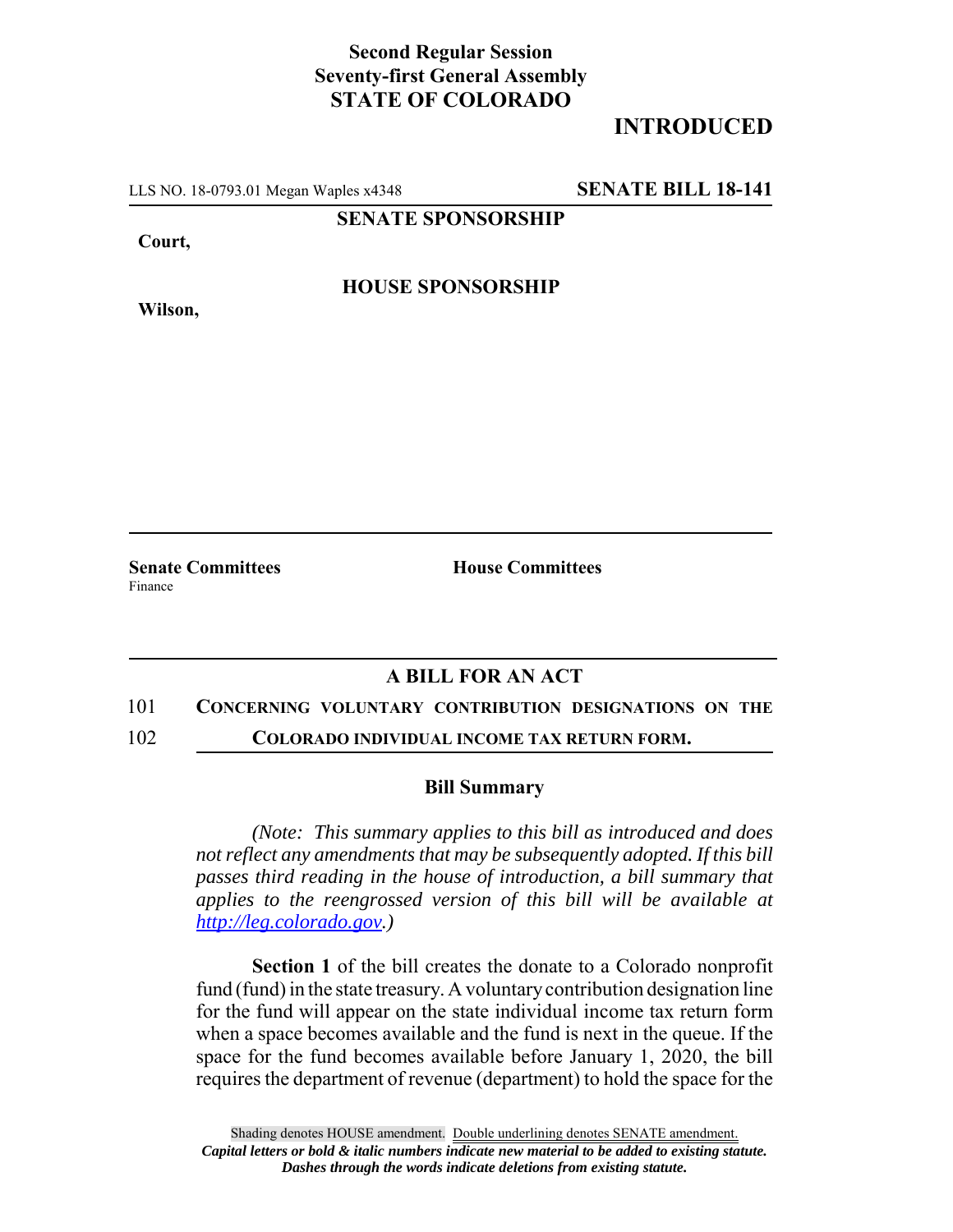fund until January 1, 2020, and to include the line thereafter. The line will allow a taxpayer receiving a refund to designate a contribution to an eligible charitable organization (eligible organization) of their choice.

The bill requires the secretary of state to provide a list of eligible organizations. To be eligible, an organization must be registered and in good standing with the secretary under the "Colorado Charitable Solicitations Act" and be a nonprofit that is tax exempt under section 501 (c)(3) of the internal revenue code. A charity may request to exclude itself from the list. The department will make the list of eligible organizations available to the public and a taxpayer may choose a single charity from the list to receive the contribution through the fund.

Once the fund is placed on the form, the department is directed to determine annually the total amount designated to the fund, and the total amounts designated to each eligible organization, and to report those amounts to the state treasurer and the general assembly. The state treasurer is required to credit the total amount to the fund. The bill requires the general assembly to appropriate from the fund to the department, the secretary of state, and the state treasurer their actual, reasonable costs for implementing the fund. The department is authorized to contract with a private or public entity to administer the fund, but the total fees under the contract for a given year cannot exceed 3% of the total amount credited to the fund for that year.

After the appropriations for the administration of the fund are deducted, the state treasurer is required to distribute the contributions to the charities as designated by taxpayers after a reduction proportionate to the amount deducted from the fund for administration.

**Section 2** excludes the fund from the time limitations and minimum contribution requirements imposed on voluntary contribution funds. It also adds a limitation that a taxpayer cannot contribute to any voluntary contribution fund or combination of voluntary contribution funds in an amount that exceeds the amount of the taxpayer's refund.

**Section 3** allows the department to share information with a contractor if necessary to implement the fund under a contract and requires the contractor to keep that information confidential subject to a penalty.

3 22 of title 39 as follows:

### 4 PART 50

5 DONATE TO A COLORADO NONPROFIT FUND

<sup>1</sup> *Be it enacted by the General Assembly of the State of Colorado:*

<sup>2</sup> **SECTION 1.** In Colorado Revised Statutes, **add** part 50 to article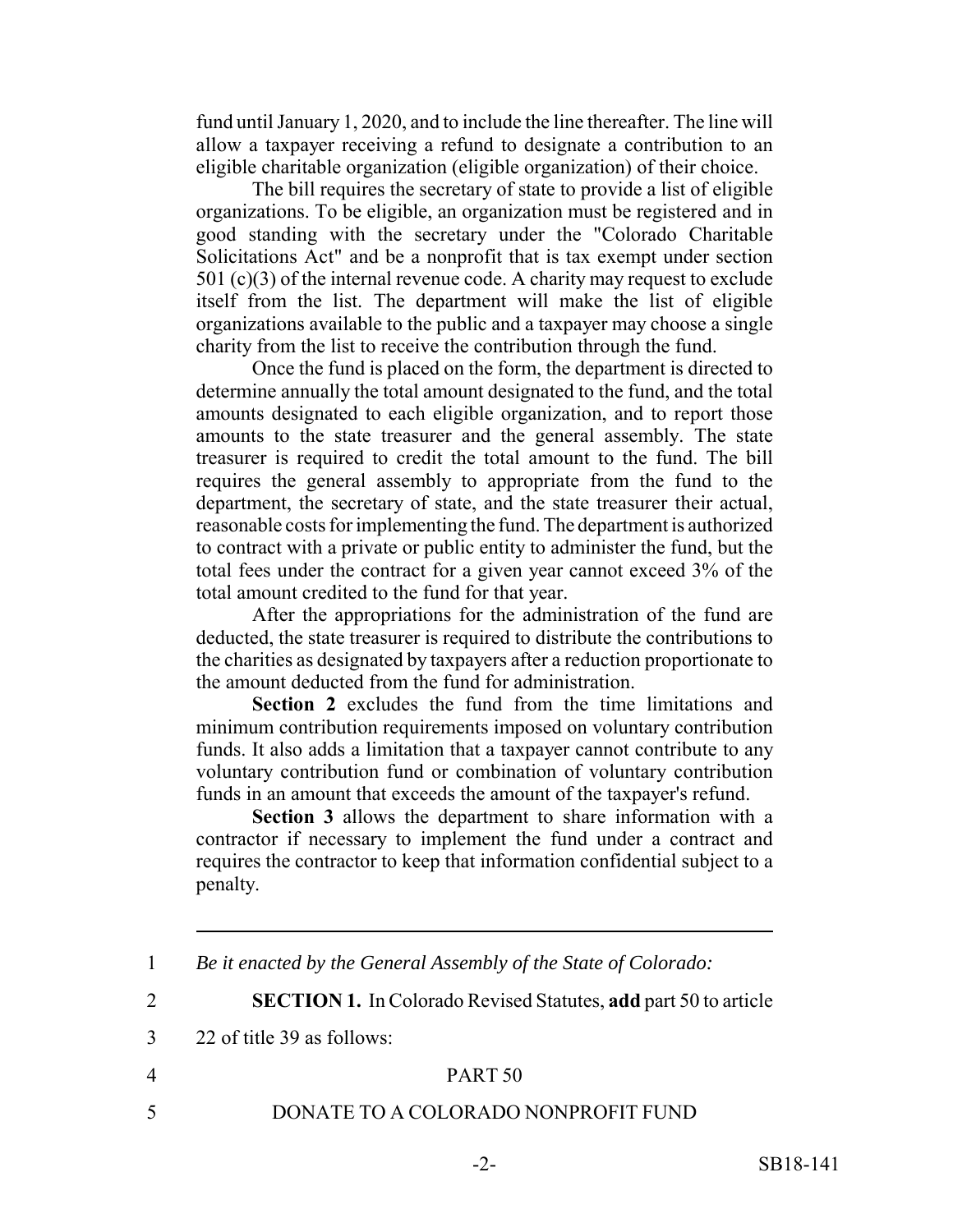VOLUNTARY CONTRIBUTION **39-22-5001. Legislative declaration.** (1) THE GENERAL ASSEMBLY HEREBY FINDS AND DECLARES THAT: (a) THE PROGRAM ALLOWING TAXPAYERS TO MAKE DONATIONS TO CHARITABLE ORGANIZATIONS THROUGH THEIR COLORADO STATE INDIVIDUAL INCOME TAX RETURN FORMS, COMMONLY KNOWN AS THE "TAX CHECK-OFF PROGRAM", HAS BEEN A GROUNDBREAKING AND PROFOUNDLY IMPORTANT EFFORT THAT HAS TOUCHED COUNTLESS LIVES IN MYRIAD WAYS; (b) COLORADO'S TAX CHECK-OFF PROGRAM, WHICH WAS THE FIRST 11 OF ITS KIND IN THE COUNTRY, WAS ESTABLISHED IN 1977 AND HAS RESULTED IN OVER THIRTY MILLION DOLLARS CONTRIBUTED TO BENEFIT 13 THE PUBLIC THROUGH THE WORK OF COLORADO NONPROFIT ENTITIES, 14 INSPIRING SIMILAR PROGRAMS IN ALMOST EVERY STATE IN THE COUNTRY; (c) IN FISCAL YEAR 2017,COLORADO TAXPAYERS RECEIVED OVER ONE BILLION DOLLARS IN INCOME TAX REFUNDS. THE AVERAGE REFUND WAS APPROXIMATELY FIVE HUNDRED SIXTY DOLLARS. (d) BETWEEN JANUARY 1, 2017, AND NOVEMBER 1, 2017, COLORADANS GAVE OVER ONE MILLION SEVEN HUNDRED THOUSAND DOLLARS TO SUPPORT PROGRAMS THROUGH THE VOLUNTARY 21 CONTRIBUTION OPTIONS ON THEIR INDIVIDUAL INCOME TAX RETURN FORMS; (e) INCREASING THE NUMBER OF CHARITABLE ORGANIZATIONS THAT TAXPAYERS MAY DESIGNATE ON THEIR TAX FORMS CAN EXPAND CHARITABLE GIVING THROUGHOUT THE STATE; **(f)** CHARITABLE ORGANIZATIONS HELP CONTRIBUTE TO VIBRANT COMMUNITIES ACROSS THE STATE;

-3- SB18-141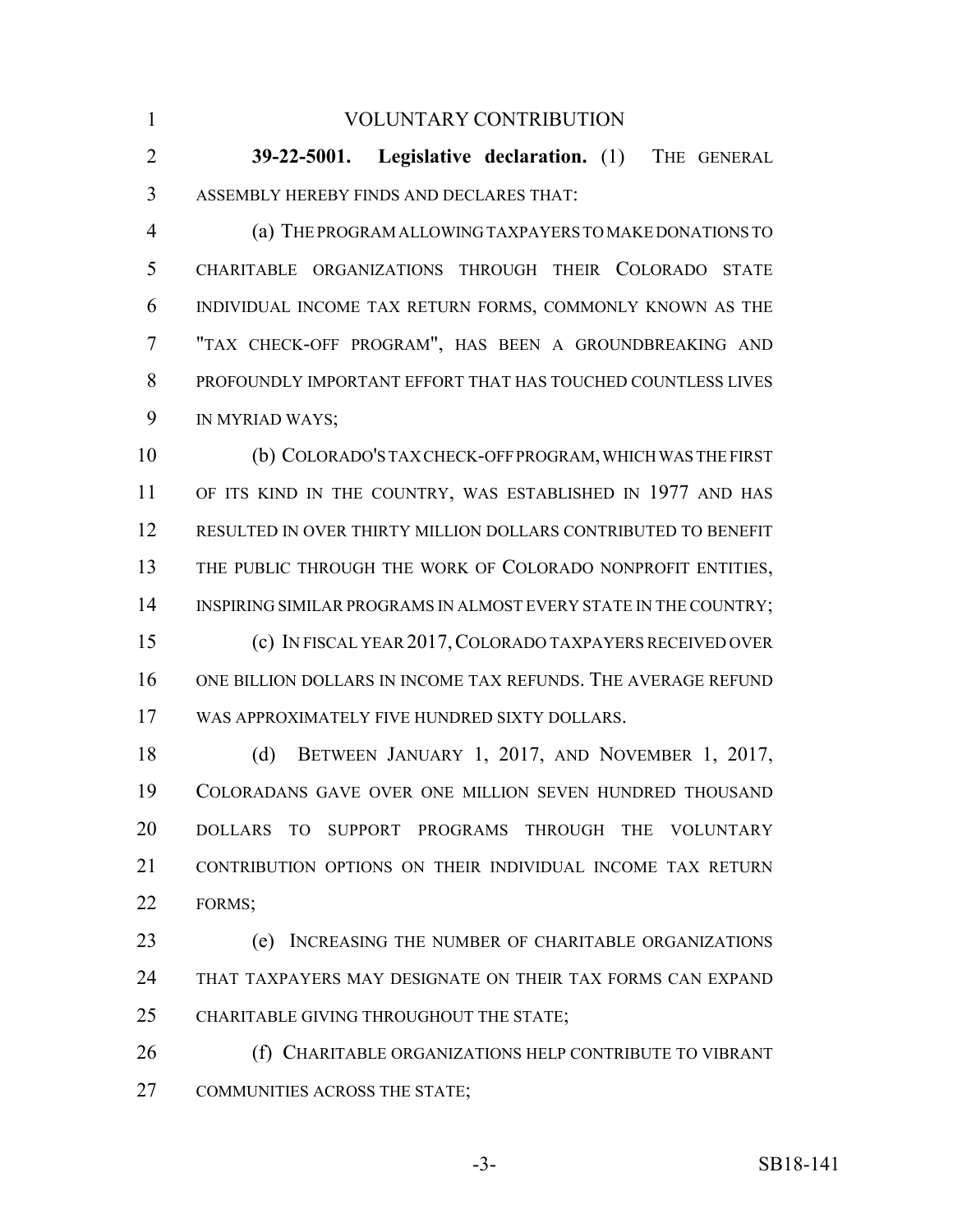(g) ALLOWING COLORADO TAXPAYERS TO DESIGNATE A 2 REGISTERED CHARITABLE ORGANIZATION OF THEIR CHOOSING THROUGH A WRITE-IN LINE ON THE INDIVIDUAL INCOME TAX RETURN FORM WILL ALLOW CHARITIES TO RAISE ADDITIONAL FUNDS EARLIER IN THE YEAR, AND WILL INCREASE CHOICES FOR TAXPAYERS WHO WISH TO DONATE ALL OR PART OF THEIR TAX REFUNDS; AND

 (h) A PROGRAM ALLOWING THE DESIGNATION OF A REGISTERED CHARITABLE ORGANIZATION OF A TAXPAYER'S CHOOSING THROUGH A WRITE-IN LINE ON THE INDIVIDUAL INCOME TAX RETURN FORM WOULD ALSO BE THE FIRST OF ITS KIND IN THE COUNTRY.

 (2) IT IS THE INTENT OF THE GENERAL ASSEMBLY TO PROVIDE COLORADANS THE OPPORTUNITY TO DESIGNATE CONTRIBUTIONS TO REGISTERED CHARITABLE ORGANIZATIONS OF THEIR CHOOSING BY ESTABLISHING THE DONATE TO A COLORADO NONPROFIT FUND, ALLOWING TAXPAYERS TO MAKE VOLUNTARY CONTRIBUTIONS FROM THEIR TAX 16 REFUNDS ON THEIR INCOME TAX RETURN FORMS. THE GENERAL ASSEMBLY FURTHER INTENDS THAT THIS PROCESS BE EFFICIENT AND CONVENIENT FOR TAXPAYERS, NONPROFITS, AND THE DEPARTMENT OF REVENUE AND THEREFORE ENCOURAGES THE DEPARTMENT AND THE SECRETARY OF STATE TO USE DIGITAL RESOURCES AND FORMATS THAT INCREASE EFFICIENCY AND REDUCE THE RISK OF ERRORS IN IMPLEMENTING THE FUND.

 **39-22-5002. Voluntary contribution designation - procedure - effective date.** (1) EXCEPT AS STATED IN SUBSECTION (2) OF THIS SECTION, IN THE FIRST INCOME TAX YEAR IMMEDIATELY FOLLOWING THE YEAR IN WHICH THE EXECUTIVE DIRECTOR FILES WRITTEN CERTIFICATION 27 WITH THE REVISOR OF STATUTES AS SPECIFIED IN SECTION 39-22-1001 (8)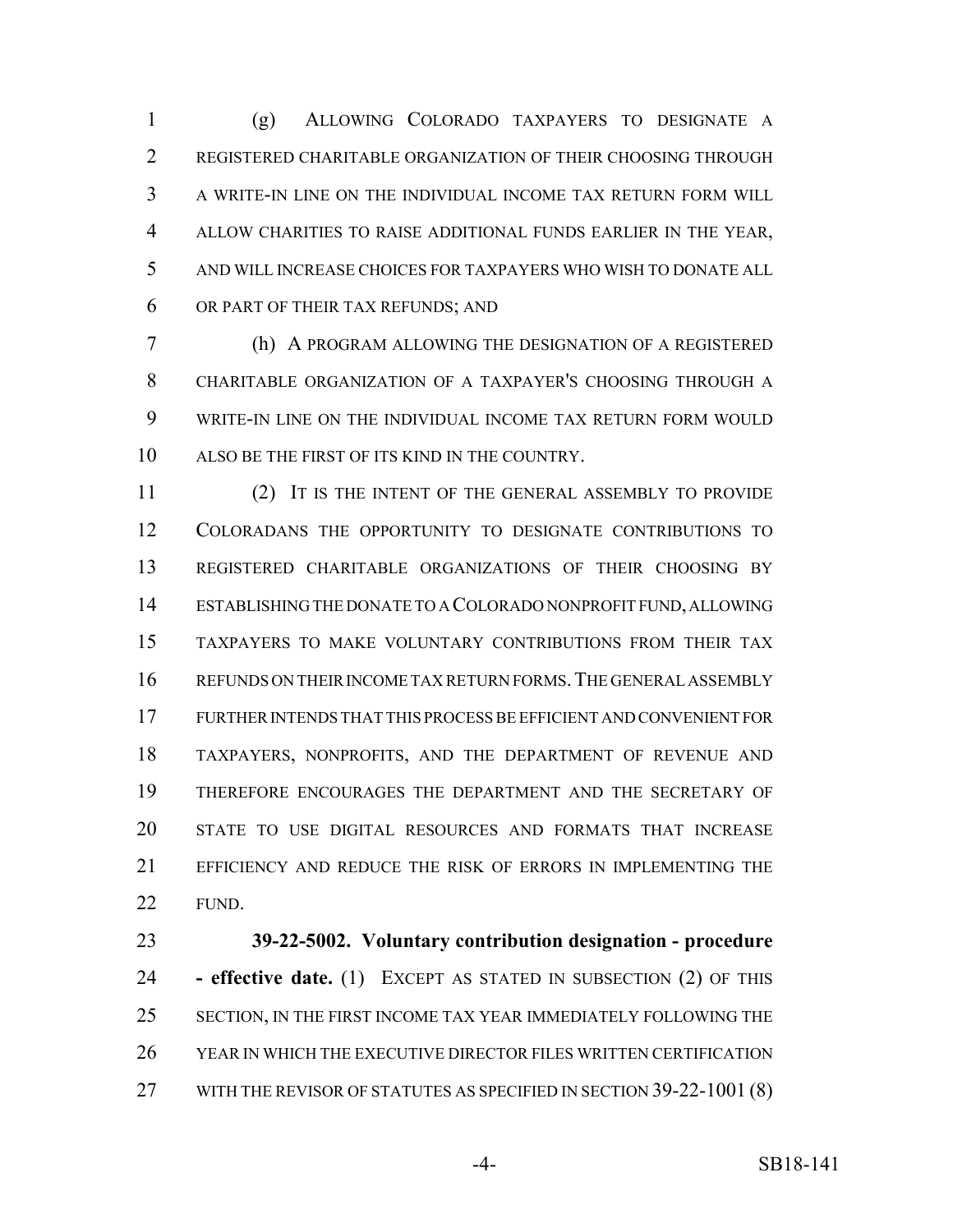THAT A LINE ON THE INCOME TAX RETURN FORM HAS BECOME AVAILABLE AND THE DONATE TO A COLORADO NONPROFIT FUND, CREATED IN SECTION 39-22-5004, IS NEXT IN THE QUEUE ESTABLISHED PURSUANT TO SAID SECTION 39-22-1001 (8), AND IN EACH INCOME TAX YEAR THEREAFTER, THE EXECUTIVE DIRECTOR SHALL ENSURE THAT THE COLORADO STATE INDIVIDUAL INCOME TAX RETURN FORM CONTAINS A LINE FOR THE DONATE TO A COLORADO NONPROFIT FUND. THE LINE MUST ALLOW EACH INDIVIDUAL TAXPAYER TO DESIGNATE THE AMOUNT OF THE CONTRIBUTION, IF ANY, AND THE NAME AND SUCH IDENTIFYING INFORMATION AS THE DEPARTMENT OF REVENUE MAY REQUIRE OF A SINGLE CHARITABLE ORGANIZATION FROM THE LIST OF ELIGIBLE CHARITABLE ORGANIZATIONS PROVIDED UNDER SECTION 39-22-5003 TO RECEIVE THE CONTRIBUTION.

 (2) THE EXECUTIVE DIRECTOR SHALL NOT INCLUDE A LINE FOR THE DONATE TO A COLORADO NONPROFIT FUND BEFORE JANUARY 1, 2020. IF A LINE ON THE INDIVIDUAL INCOME TAX RETURN FORM BECOMES AVAILABLE BEFORE JANUARY 1, 2020, AND THE DONATE TO A COLORADO NONPROFIT FUND IS NEXT IN THE QUEUE ESTABLISHED PURSUANT TO SECTION 39-22-1001 (8), THE EXECUTIVE DIRECTOR SHALL FILE THE WRITTEN CERTIFICATION AS SPECIFIED IN SECTION 39-22-1001 (8) AND SHALL ENSURE THAT THE LINE ON THE FORM IS RESERVED FOR THE DONATE TO A COLORADO NONPROFIT FUND UNTIL JANUARY 1, 2020. NOTWITHSTANDING ANY OTHER PROVISION OF LAW, THE EXECUTIVE 24 DIRECTOR SHALL NOT USE THE LINE FOR ANOTHER FUND FROM THE QUEUE. 25 ON AND AFTER JANUARY 1, 2020, THE EXECUTIVE DIRECTOR SHALL ENSURE THAT THE LINE FOR THE DONATE TO A COLORADO NONPROFIT 27 FUND IS INCLUDED ON THE FORM AS PROVIDED IN SUBSECTION (1) OF THIS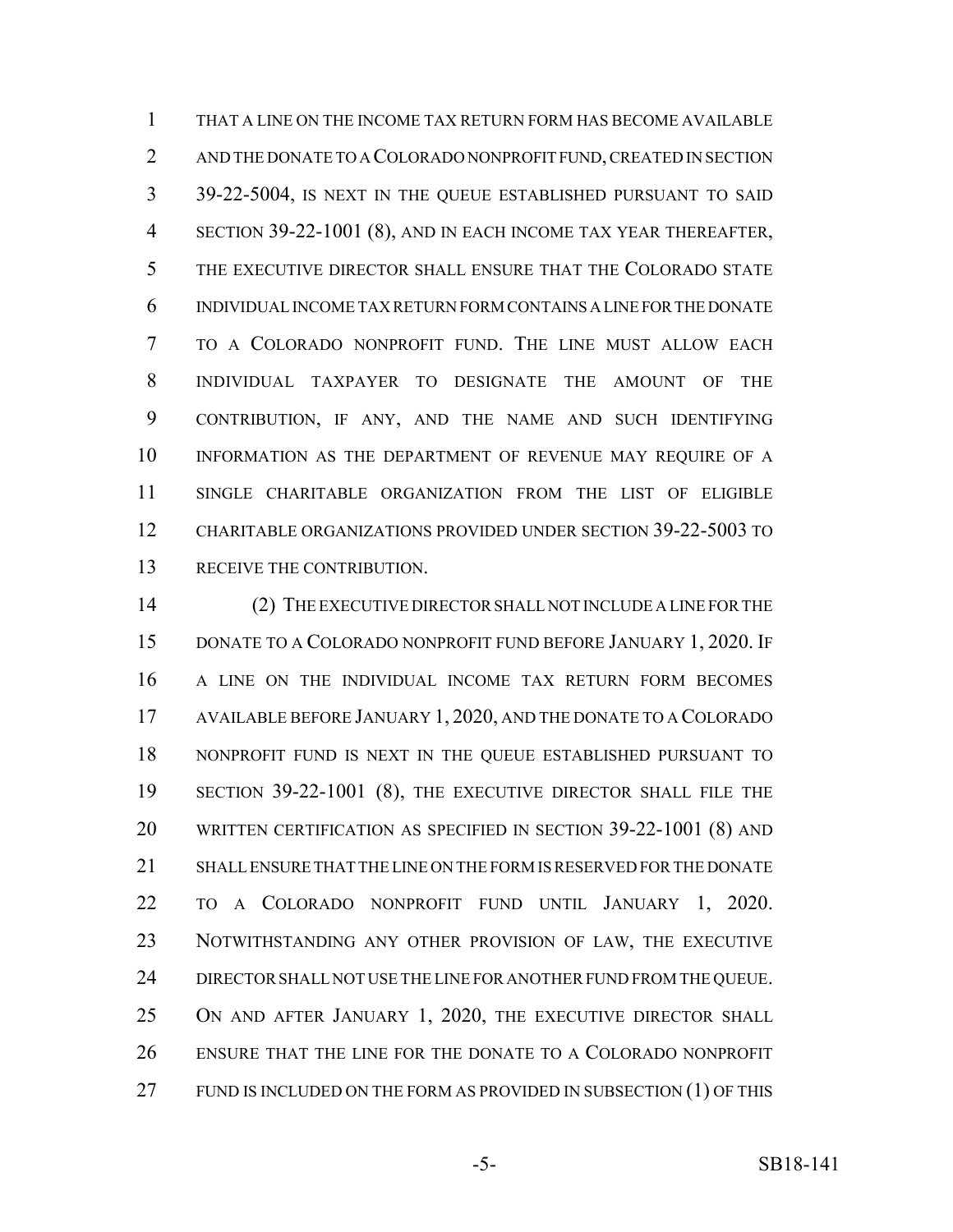SECTION.

 (3) THE EXECUTIVE DIRECTOR SHALL NOTIFY THE SECRETARY OF STATE WHEN HE OR SHE FILES THE WRITTEN CERTIFICATION THAT A LINE HAS BECOME AVAILABLE FOR THE DONATE TO A COLORADO NONPROFIT FUND UNDER THIS SECTION.

 **39-22-5003. List of eligible charitable organizations.** (1) (a) ON OR BEFORE OCTOBER 1, 2019, AND ON OR BEFORE OCTOBER 1 OF EACH YEAR THEREAFTER, THE SECRETARY OF STATE SHALL PROVIDE TO THE DEPARTMENT OF REVENUE A LIST OF ALL ELIGIBLE CHARITABLE ORGANIZATIONS. TO BE ELIGIBLE, A CHARITABLE ORGANIZATION MUST:

 (I) BE REGISTERED AND IN GOOD STANDING WITH THE SECRETARY OF STATE UNDER THE "COLORADO CHARITABLE SOLICITATIONS ACT", 13 ARTICLE 16 OF TITLE 6, AS OF THE DATE THE LIST IS GENERATED; AND

**III)** BE A NONPROFIT ORGANIZATION THAT IS EXEMPT FROM TAXATION UNDER SECTION 501 (c)(3) OF THE FEDERAL "INTERNAL REVENUE CODE OF 1986", AS AMENDED.

 (b) A REGISTERED CHARITABLE ORGANIZATION MAY FILE A WRITTEN REQUEST WITH THE SECRETARY OF STATE, ON A FORM PRESCRIBED BY THE SECRETARY OF STATE, TO EXCLUDE ITSELF FROM THE LIST PROVIDED TO THE DEPARTMENT OF REVENUE UNDER SUBSECTION 21 (1)(a) OF THIS SECTION. THE SECRETARY OF STATE SHALL NOT INCLUDE IN THE LIST THE NAME OR INFORMATION OF ANY CHARITABLE ORGANIZATION THAT FILES SUCH A REQUEST.

**(c)** THE SECRETARY OF STATE SHALL PROVIDE THE LIST OF ELIGIBLE CHARITABLE ORGANIZATIONS TO THE DEPARTMENT OF REVENUE IN A DIGITAL FORMAT.

27 (2) THE DEPARTMENT OF REVENUE SHALL MAKE THE LIST OF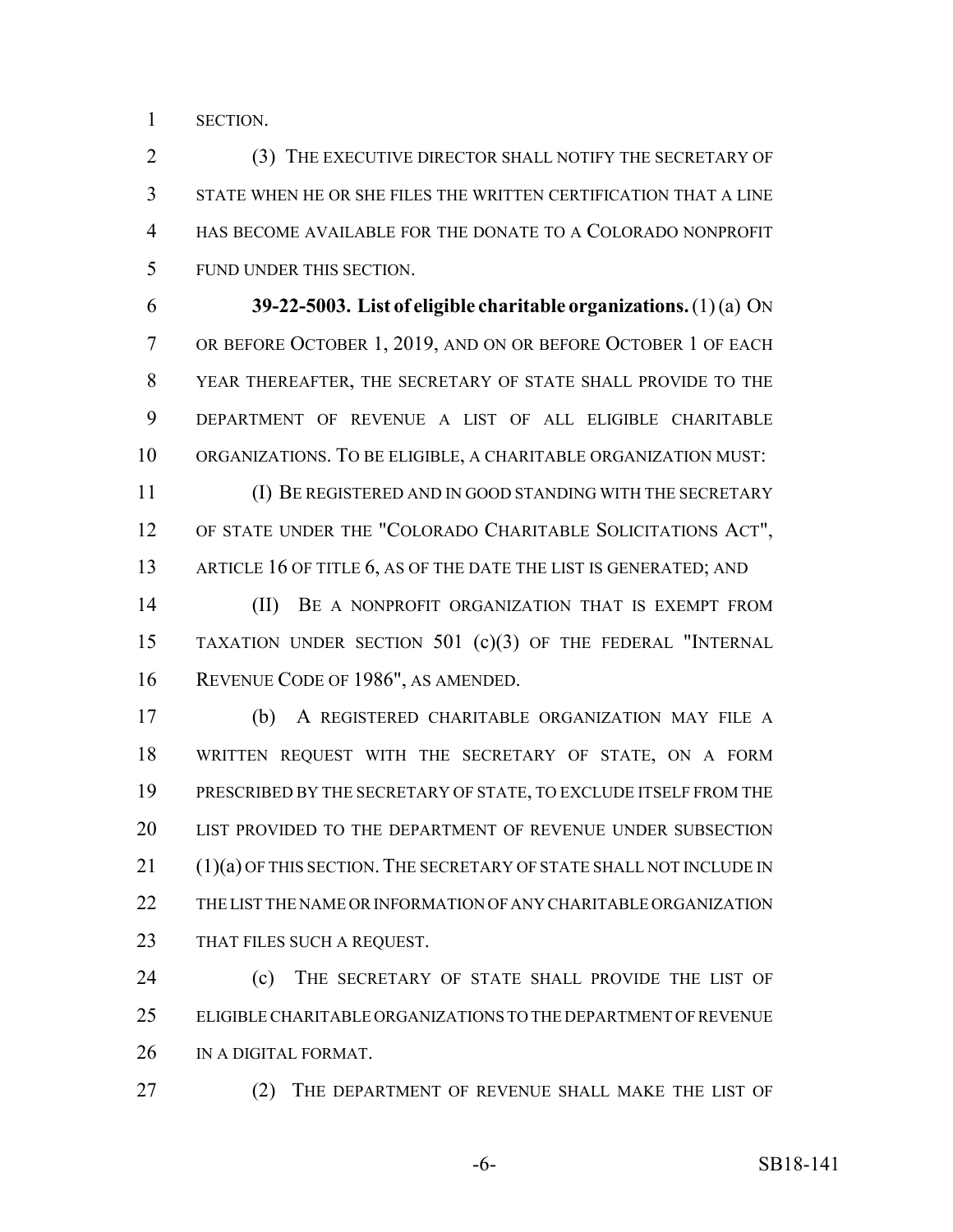ELIGIBLE CHARITABLE ORGANIZATIONS AVAILABLE TO THE PUBLIC FOR EACH INCOME TAX YEAR. THE DEPARTMENT MAY MAKE THE LIST AVAILABLE IN A DIGITAL FORMAT OR A PAPER FORMAT OR BOTH. THE LIST MUST INCLUDE, FOR EACH CHARITABLE ORGANIZATION, ALL IDENTIFYING INFORMATION THAT THE DEPARTMENT REQUIRES FOR A TAXPAYER TO DESIGNATE THE ORGANIZATION TO RECEIVE A DONATION THROUGH THE DONATE TO A COLORADO NONPROFIT FUND VOLUNTARY CONTRIBUTION 8 LINE ESTABLISHED IN SECTION 39-22-5002.

 (3) A TAXPAYER MAY DESIGNATE ONE CHARITY FROM THE LIST MADE AVAILABLE BY THE DEPARTMENT OF REVENUE FOR THE TAX YEAR FOR WHICH THE TAXPAYER IS FILING A RETURN USING THE DONATE TO A COLORADO NONPROFIT FUND VOLUNTARY CONTRIBUTION LINE CREATED IN SECTION 39-22-5002. IF A TAXPAYER DESIGNATES AN ORGANIZATION THAT IS NOT ELIGIBLE UNDER THIS SECTION, OR IF THE DEPARTMENT OF REVENUE CANNOT DETERMINE WHICH CHARITABLE ORGANIZATION A TAXPAYER HAS DESIGNATED, THE CONTRIBUTION IS VOID AND THE DEPARTMENT OF REVENUE SHALL REFUND TO THE TAXPAYER THE FULL AMOUNT DESIGNATED FOR THE CONTRIBUTION.

 **39-22-5004. Contributions credited to the donate to a Colorado nonprofit fund - creation - appropriation - distribution.** (1) THERE IS HEREBY CREATED IN THE STATE TREASURY THE DONATE TO 22 A COLORADO NONPROFIT FUND, REFERRED TO IN THIS SECTION AS THE "FUND".THE FUND CONSISTS OF MONEY CREDITED TO THE FUND PURSUANT 24 TO THIS PART 50 AND ANY OTHER MONEY THAT THE GENERAL ASSEMBLY MAY APPROPRIATE OR TRANSFER TO THE FUND. THE STATE TREASURER SHALL CREDIT ALL INTEREST AND INCOME DERIVED FROM THE DEPOSIT AND INVESTMENT OF MONEY IN THE FUND TO THE FUND.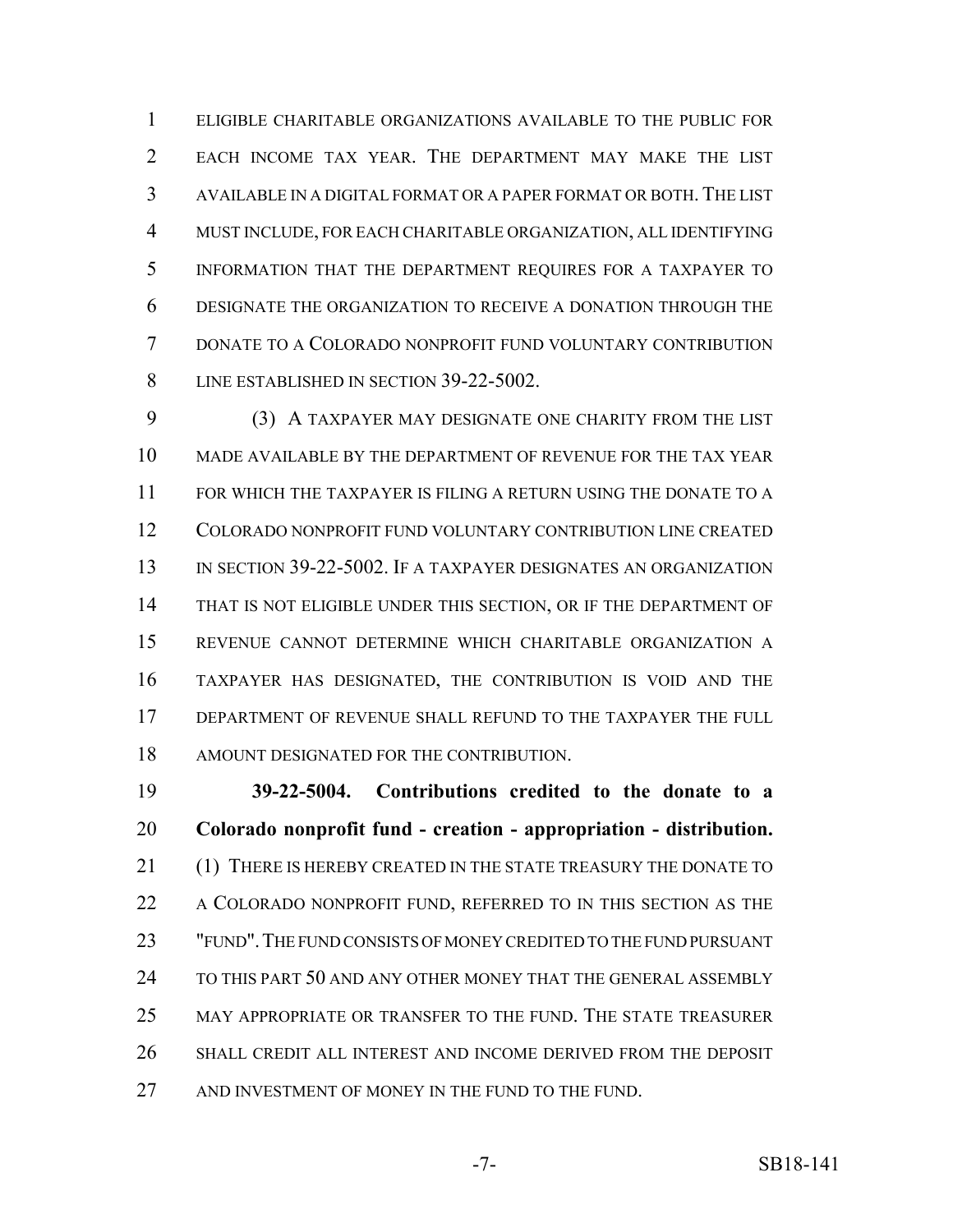(2) THE DEPARTMENT OF REVENUE SHALL DETERMINE ANNUALLY THE TOTAL AMOUNT DESIGNATED TO THE FUND AND THE TOTAL AMOUNTS DESIGNATED TO EACH INDIVIDUAL ELIGIBLE CHARITABLE ORGANIZATION PURSUANT TO SECTION 39-22-5002, AND SHALL REPORT THOSE AMOUNTS TO THE STATE TREASURER AND TO THE GENERAL ASSEMBLY. THE STATE TREASURER SHALL CREDIT TO THE FUND THE TOTAL AMOUNT DESIGNATED TO THE FUND.

8 (3) THE GENERAL ASSEMBLY SHALL APPROPRIATE ANNUALLY FROM THE FUND TO THE DEPARTMENT OF REVENUE, THE SECRETARY OF STATE, AND THE STATE TREASURER ITS ACTUAL, REASONABLE COSTS OF IMPLEMENTING THIS PART 50. AFTER THE APPROPRIATIONS TO THE 12 DEPARTMENT OF REVENUE, THE SECRETARY OF STATE, AND THE STATE TREASURER ARE DEDUCTED, THE STATE TREASURER SHALL DISTRIBUTE THE REMAINING FUNDS TO THE ELIGIBLE CHARITABLE ORGANIZATIONS AS DESIGNATED BY TAXPAYERS AFTER A REDUCTION PROPORTIONATE TO THE AMOUNT DEDUCTED FROM THE FUND FOR THE ADMINISTRATION OF THE FUND.

18 (4) (a) THE DEPARTMENT OF REVENUE MAY CONTRACT WITH A PRIVATE OR PUBLIC ENTITY TO ADMINISTER ALL OR PART OF THE FUND. THE TOTAL FEES AND OBLIGATIONS OWED UNDER ANY SUCH CONTRACT FOR A GIVEN INCOME TAX YEAR MUST NOT EXCEED THREE PERCENT OF THE 22 TOTAL AMOUNT CREDITED TO THE FUND FOR THAT INCOME TAX YEAR.

**(b) NOTWITHSTANDING ANY OTHER PROVISION OF LAW, IF THE** 24 DEPARTMENT ENTERS INTO A CONTRACT UNDER THIS SUBSECTION (4), THE DEPARTMENT MAY SHARE WITH THE CONTRACTING PARTY SUCH TAXPAYER INFORMATION AS IS NECESSARY TO IMPLEMENT THIS SECTION. A CONTRACTING PARTY SHALL KEEP ALL INFORMATION RECEIVED FROM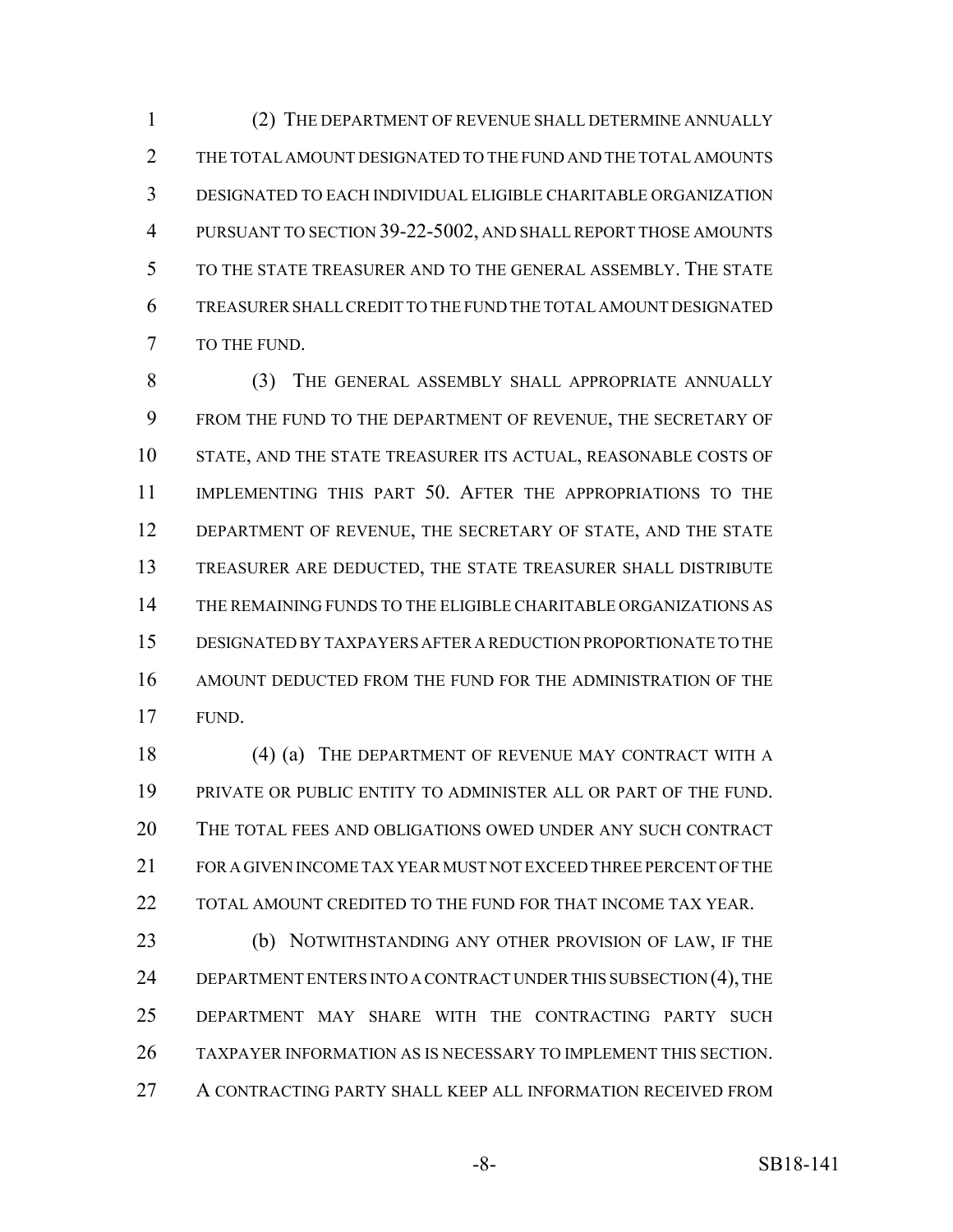THE DEPARTMENT CONFIDENTIAL AND ANY INDIVIDUAL WHO FAILS TO DO 2 SO IS GUILTY OF A MISDEMEANOR AND SUBJECT TO PUNISHMENT AS SPECIFIED IN SECTION 39-21-113 (6).

 **39-22-5005. Initial funding - repeal.** (1) THE DEPARTMENT OF REVENUE MAY SEEK, ACCEPT, AND EXPEND GIFTS, GRANTS, OR DONATIONS FROM PRIVATE OR PUBLIC SOURCES FOR THE PURPOSES OF IMPLEMENTING THE DONATE TO A COLORADO NONPROFIT FUND, INCLUDING BUT NOT LIMITED TO CREATING INFORMATION SYSTEMS AND PROCEDURES NECESSARY TO COLLECT AND DISTRIBUTE DESIGNATED CONTRIBUTIONS.

 (2) IF THE DEPARTMENT OF REVENUE DOES NOT RECEIVE SUFFICIENT FUNDING TO IMPLEMENT THE DONATE TO A COLORADO NONPROFIT FUND FROM GIFTS, GRANTS, AND DONATIONS AS DESCRIBED IN 13 SUBSECTION (1) OF THIS SECTION ON OR BEFORE SEPTEMBER 30, 2019, 14 THIS PART 50 IS REPEALED, EFFECTIVE OCTOBER 1, 2019. THE EXECUTIVE DIRECTOR OF THE DEPARTMENT SHALL NOTIFY THE REVISOR OF STATUTES, IN WRITING, IF THE DEPARTMENT HAS NOT RECEIVED THE AMOUNTS 17 REQUIRED BY THIS SUBSECTION (2) ON OR BEFORE SEPTEMBER 30, 2019. **SECTION 2.** In Colorado Revised Statutes, 39-22-1001, **amend** (1)(b) and (5)(c)(I); and **add** (11) as follows:

 **39-22-1001. Limitations on voluntary contribution programs - queue - notice - reestablishment of certain programs.** (1) (b) There shall be no requirement for a sunset clause for the homeless prevention activities program fund voluntary contribution established in part 13 of 24 this article or ARTICLE 22, the western slope military veterans' cemetery 25 voluntary contribution established in part 19 of this article ARTICLE 22, OR THE DONATE TO A COLORADO NONPROFIT FUND VOLUNTARY CONTRIBUTION ESTABLISHED IN PART 50 OF THIS ARTICLE 22. All other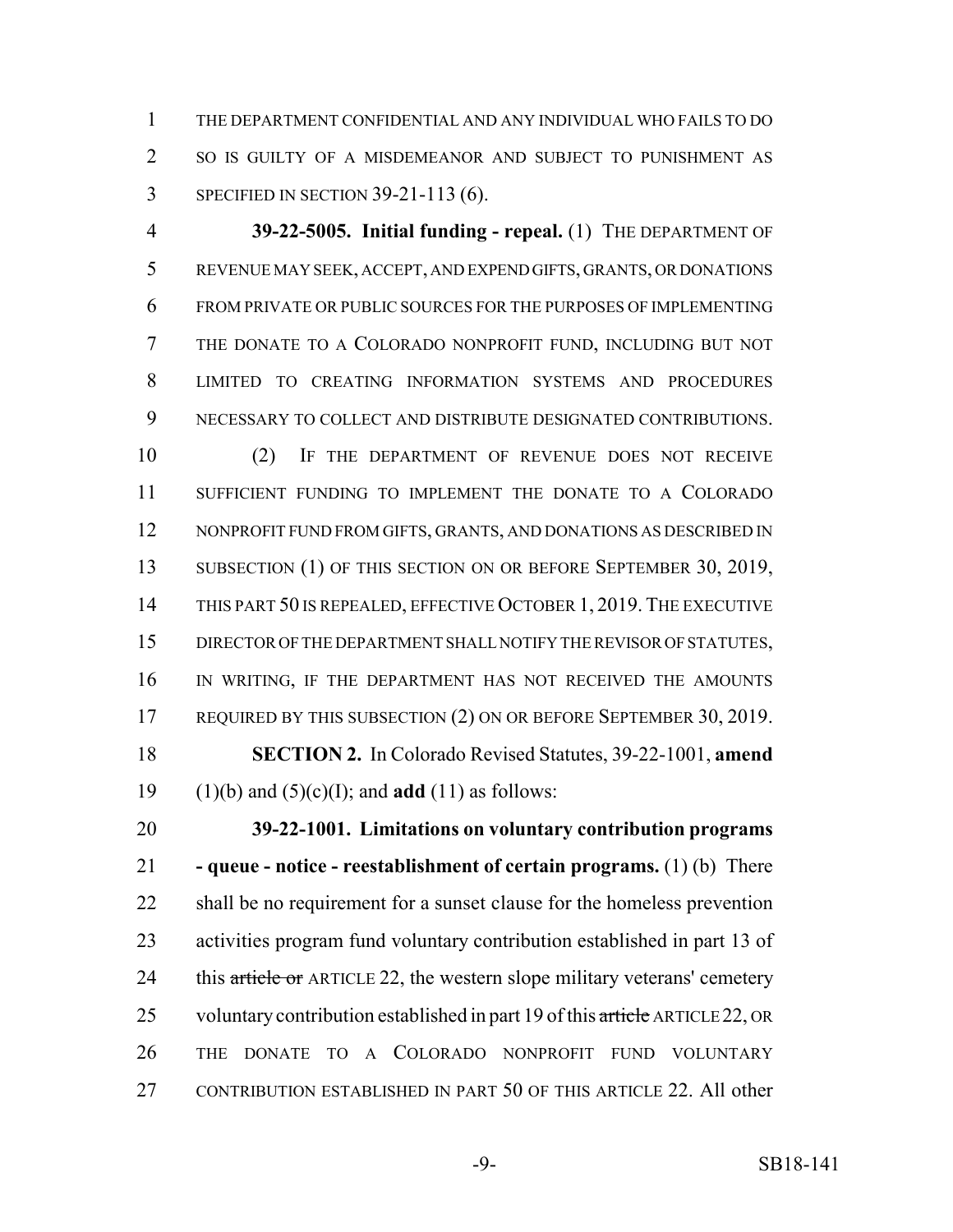voluntary contribution programs shall remain on Colorado income tax returns for the income tax years specified in the part in which the voluntary contribution is established and shall be repealed or reestablished as directed in such part.

 (5) Every voluntary contribution established in this article 22 must receive a minimum dollar amount of contributions in each income tax year as follows:

8 (c) (I) Paragraphs (a) and (b) of this subsection  $(5)$  SUBSECTIONS 9  $(5)(a)$  AND  $(5)(b)$  OF THIS SECTION shall not apply to the western slope military veterans' cemetery voluntary contribution established in part 19 11 of this article ARTICLE 22 OR THE DONATE TO A COLORADO NONPROFIT FUND VOLUNTARY CONTRIBUTION ESTABLISHED IN PART 50 OF THIS 13 ARTICLE 22. Such voluntary contribution CONTRIBUTIONS shall not be 14 required to receive a minimum amount of contributions in any income tax year.

16 (11) (a) NOTWITHSTANDING ANY OTHER PROVISION OF LAW, A TAXPAYER SHALL NOT DESIGNATE TO ANY VOLUNTARY CONTRIBUTION FUND ESTABLISHED IN THIS ARTICLE 22, OR ANY COMBINATION OF VOLUNTARY CONTRIBUTION FUNDS ESTABLISHED IN THIS ARTICLE 22, AN AMOUNT IN EXCESS OF THE TAXPAYER'S REFUND.

 (b) IF A TAXPAYER CONTRIBUTES AN AMOUNT THAT EXCEEDS THE TAXPAYER'S REFUND TO A VOLUNTARY CONTRIBUTION FUND OR FUNDS, THE CONTRIBUTION IN EXCESS OF THE AMOUNT OF THE TAXPAYER'S REFUND IS VOID AND THE DEPARTMENT SHALL REFUND THE EXCESS TO THE TAXPAYER.IN REFUNDING THE EXCESS AMOUNT, THE DEPARTMENT SHALL REDUCE EACH CONTRIBUTION DESIGNATED BY THE TAXPAYER BY A PROPORTIONATE AMOUNT SO THAT THE TOTAL OF ALL CONTRIBUTIONS